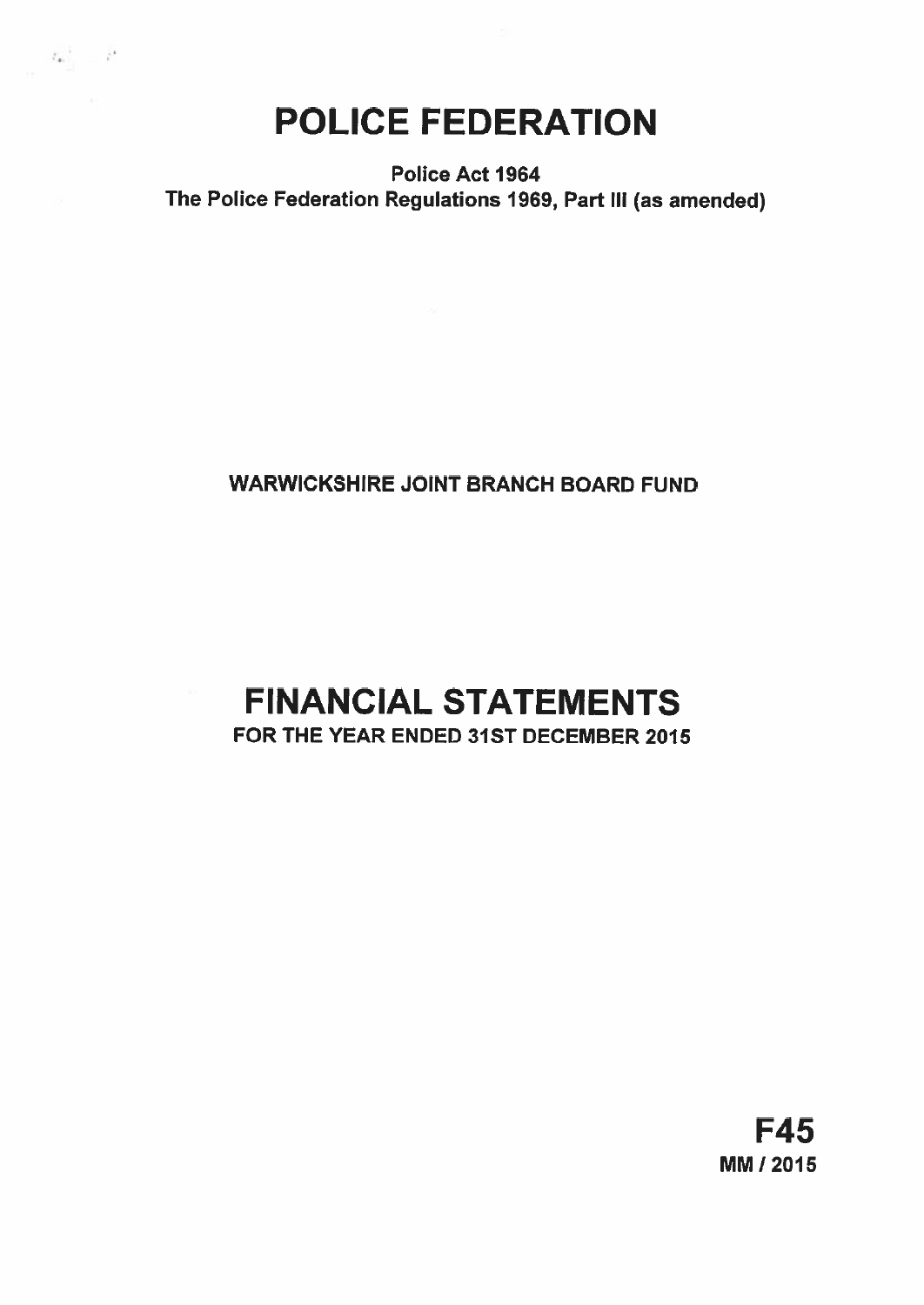## WARWICKSHIRE JOINT BRANCH BOARD FUND

## YEAR ENDED 31ST DECEMBER 2015

- CHAIRMAN S Payne Warwickshire Police Federation 8 Barford Exchange Wellsbourne Road **Warwickshire** CV35 8AQ SECRETARY S Martin Warwickshire Police Federation 8 Barford Exchange Wellsboume Road **Warwickshire CV35 8AQ** TREASURER S Watkins Warwickshire Police Federation 8 Barford Exchange Wellsbourne Road **Warwickshire** CV35 8AQ
- AUDITORS George Hay & Company Chartered Accountants & Statutory Auditors 83 Cambridge Street Pimlico London SW1V 4P5

## TRUSTEES S Hinton

 $\sim$   $^{14}$ 

풍도

Justice Centre Newbold Terrace Leamington Spa Warwickshire CV32 4EL

L Barry Justice Centre Newbold Terrace Leamington Spa Warwickshire CV32 4EL

I McLeod Justice Centre Newbold Terrace Leamington Spa Warwickshire CV32 4EL

## SHOW NAMES AND ADDRESSES OF ABOVE OFFICIALS AND QUALIFICATIONS OF AUDITORS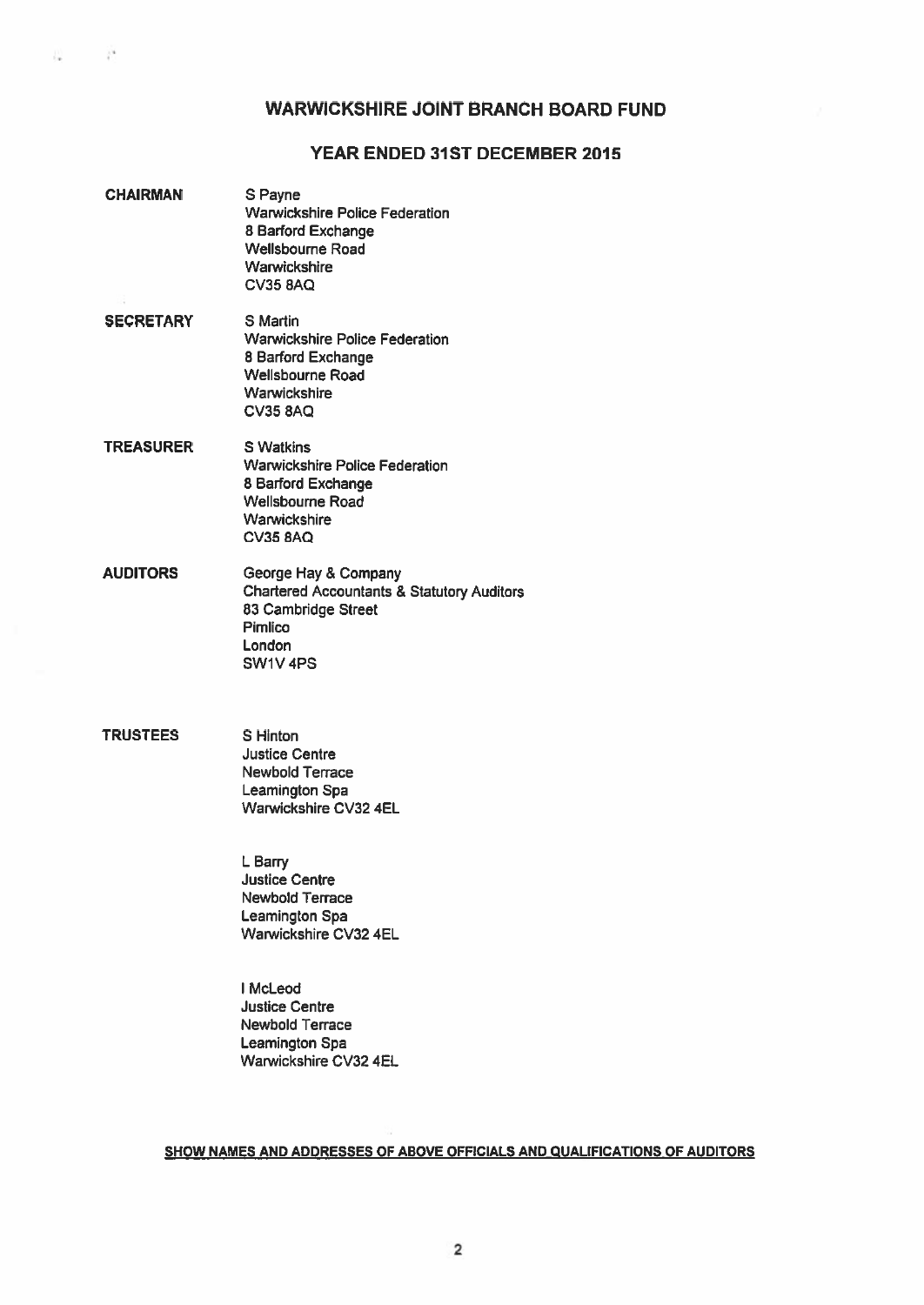## INDEPENDENT AUDITOR'S REPORT TO THE MEMBERS OF WARWICKSHIRE JOINT BRANCH BOARD FUND

We have audited the financial statements of the Warwickshire Joint Branch Board Fund for the year ended 31st December 2015, which comprise the Income and Expenditure Account, the Balance Sheet, and the related notes. The financial statements have been prepared under the requirements of the Police Federation Regulations and Fund Rules.

Thia repor<sup>t</sup> is made solely to the Fund's members, as <sup>a</sup> body. Our audit work has been undertaken so that we might state to the Fund's members those matters we are required to state to them in an auditor's report and for no other purpose. To the fullest extent permitted by law, we do not accep<sup>t</sup> or assume responsibility to anyone other than the Fund and the Fund's members as <sup>a</sup> body, for our audit work, for this report, or for the opinions we have formed.

## Respective responsibilities of the managemen<sup>t</sup> committee and auditors

As explained more fully in the Statement of Management Committee's Responsibilities set out in the notes to the financial statements the managemen<sup>t</sup> committee are responsible for the preparation of the financial statements and for being satisfied that they fairly reflect the state of the Fund's affairs as at 31st December 2015 and of its results for the year then ended.

Our responsibility is to audit and express an opinion on the financial statements in accordance with applicable law and International Standards on Auditing (UK and Ireland). Those standards require us to comply with the Auditing Practices Board's Ethical Standards for Auditors,

## Scope of the audit of the financial statements

An audit involves obtaining evidence about the amounts and disclosures in the financial statements sufficient to give reasonable assurance that the financial statements are free from material misstatement, whether caused by fraud or error. This includes an assessment of: whether the accounting policies are appropriate to the Fund's circumstances and have been consistently applied and adequately disclosed; the reasonableness of significant accounting estimates made by the managemen<sup>t</sup> committee; and the overall presentation of the financial statements.

## Opinion on financial statements

In our opinion the financial statements:

- fairly reflect the state of the Fund's affairs as at 31st December <sup>2015</sup> and of its results for the year then ended;
- have been properly prepared in accordance with the measurement principles of United Kingdom Generally Accepted Accounting Practice; and
- have been prepared in accordance with the Police Federation Regulations and Fund Rules.

## Other Matters

 $1.4$ 

on.

The financial statements for the year ended 31st December 2015 includes all funds raised for the purpose of the Joint Branch Board Fund in accordance with Regulation <sup>2</sup> Police Federation (Amendment) Regulations 2015.

Signed:  $\iint_{\gamma}$  carp  $\lambda$ pgl

George Hay & Company Chartered Accountants & Statutory Auditors 83 Cambridge Street Pimlico London  $S$ W1V 4PS  $\overline{S}$   $\overline{S}$   $\overline{S}$   $\overline{S}$   $\overline{S}$   $\overline{S}$   $\overline{S}$   $\overline{S}$   $\overline{S}$   $\overline{S}$   $\overline{S}$   $\overline{S}$   $\overline{S}$   $\overline{S}$   $\overline{S}$   $\overline{S}$   $\overline{S}$   $\overline{S}$   $\overline{S}$   $\overline{S}$   $\overline{S}$   $\overline{S}$   $\overline{S}$   $\over$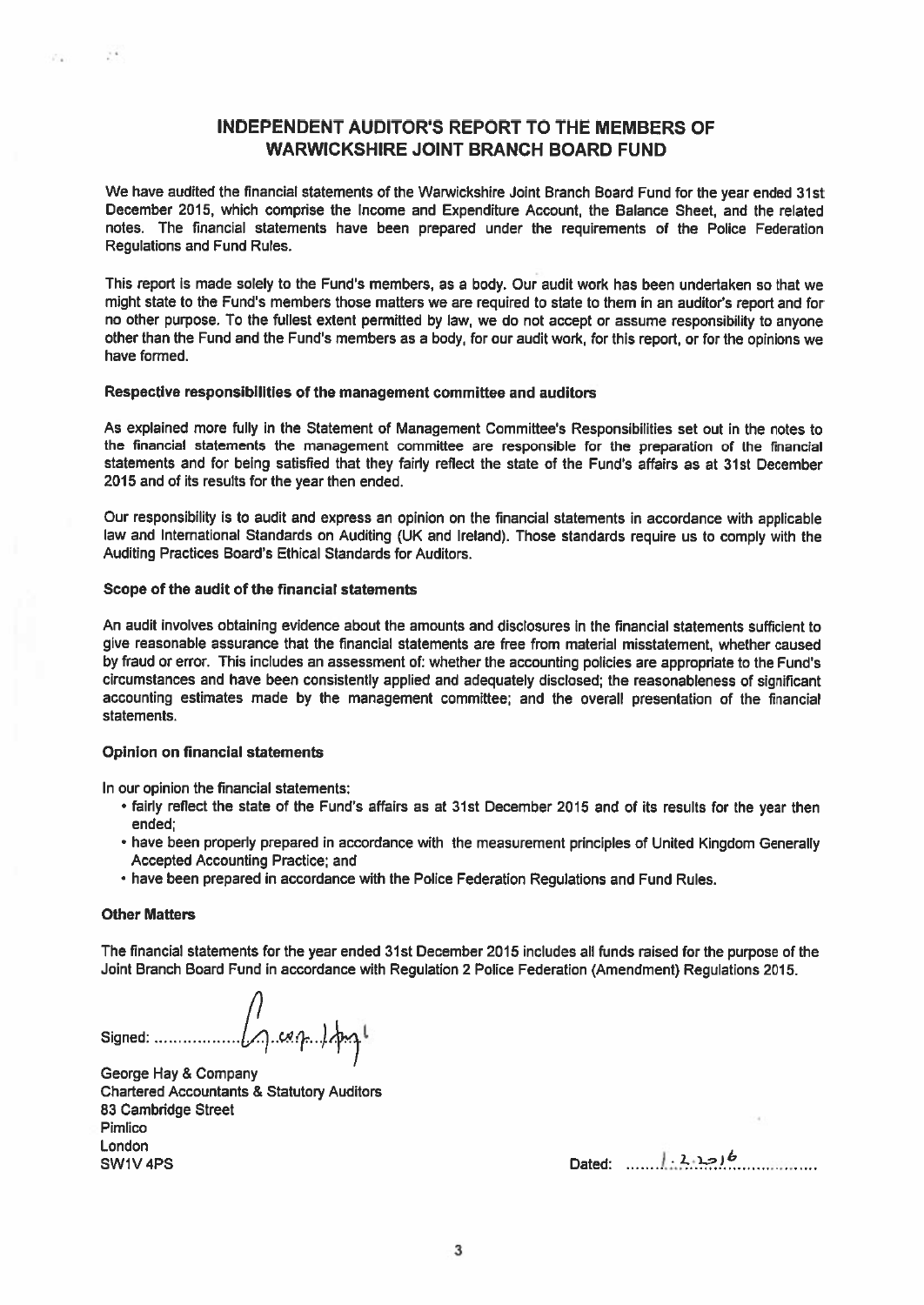## WARWICKSHIRE JOINT BRANCH BOARD FUND

 $\alpha$  .  $\alpha$ 

## INCOME AND EXPENDITURE ACCOUNT FOR THE YEAR ENDED 31ST DECEMBER 2015

|                                                                                                                                                | $(01.01.15 -$ | $(01.04.15 -$ | 2015        | 2014         |
|------------------------------------------------------------------------------------------------------------------------------------------------|---------------|---------------|-------------|--------------|
| <b>INCOME</b>                                                                                                                                  | 31.03.15      | 31.12.15      |             |              |
| <b>Weekly Subscriptions</b>                                                                                                                    |               |               |             |              |
| <b>Constables</b>                                                                                                                              | 36,572        | 108,100       | 144,672     | 148,980      |
| <b>Sergeants</b>                                                                                                                               | 7,467         | 22,070        | 29,537      | 30,493       |
| Inspectors                                                                                                                                     | 3,519         | 10,402        | 13,921      | 14,286       |
|                                                                                                                                                | 47,558        | 140,572       | 188,130     | 193,759      |
|                                                                                                                                                | $(01.01.15 -$ | $(01.04.15 -$ |             |              |
| Less: Payable to Central/Joint Committee                                                                                                       | 31.03.15      | 31.12.15      |             |              |
| Constables                                                                                                                                     | 25,600        |               | 25,600      | 104,286      |
| <b>Sergeants</b>                                                                                                                               | 5,227         |               | 5,227       | 21,345       |
| Inspectors                                                                                                                                     | 2,463         |               | 2,463       | 10,000       |
| <b>Joint Central Committee</b>                                                                                                                 |               | 98,401        | 98,401      |              |
|                                                                                                                                                | 33,290        | 98,401        | 131,691     | 135,631      |
| <b>NET INCOME</b>                                                                                                                              |               |               | 56,439      | 58,128       |
| Less: ADMINISTRATIVE EXPENSES (Note 1)                                                                                                         |               |               | 93,974      | 108,904      |
| (DEFICIT) OF SUBSCRIPTION INCOME                                                                                                               |               |               | (37, 535)   | (50, 776)    |
| <b>OVER EXPENDITURE</b>                                                                                                                        |               |               |             |              |
| Add: Other Income - (Note 1.1)<br>To include all income as specified in Regulation 2c in the<br>Police Federation (Amendments) Regulation 2015 |               |               | 50,601      | 51,083       |
| <b>SURPLUS FOR THE YEAR</b><br><b>BEFORE GAINS / (LOSSES)</b>                                                                                  |               |               | 13,066      | 307          |
| Gains / (Losses) - (Note 1.2)                                                                                                                  |               |               |             |              |
|                                                                                                                                                |               |               |             |              |
| <b>SURPLUS FOR THE YEAR</b>                                                                                                                    |               |               | 13,066      | 307          |
| <b>ACCUMULATED FUND BROUGHT FORWARD</b>                                                                                                        |               |               | 381,879     | 381,572      |
| <b>ACCUMULATED FUND CARRIED FORWARD</b>                                                                                                        |               |               | $E$ 394,945 | Ŧ<br>381,879 |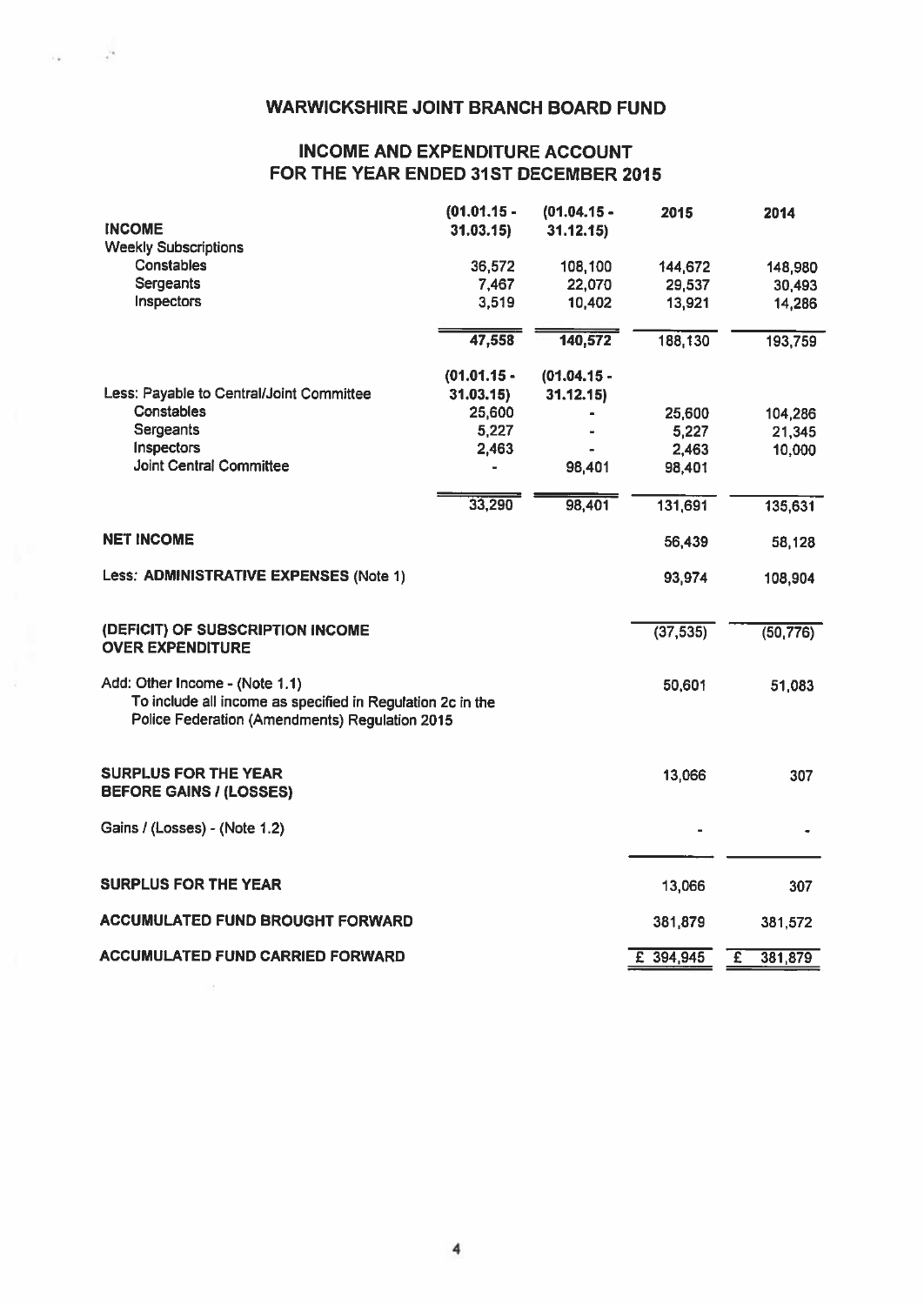$\mathcal{E}_\bullet=-\mathcal{E}_\bullet$ 

## BALANCE SHEET AS AT 31ST DECEMBER 2015

|                                                         | Cost    | Accumulated<br>Depreciation/<br>Revaluation/<br>Impairment | 2015<br><b>Net Book</b><br>Value | 2014                      |
|---------------------------------------------------------|---------|------------------------------------------------------------|----------------------------------|---------------------------|
| <b>FIXED ASSETS</b>                                     |         |                                                            |                                  |                           |
| <b>Furniture and Fittings</b>                           | 45,818  | 37,270                                                     | 8,548                            | 10,056                    |
| <b>Computer Equipment</b><br>Investments                |         |                                                            |                                  |                           |
| Others - (Specify)                                      |         |                                                            |                                  |                           |
| <b>Freehold Property</b>                                | 314,103 |                                                            | 314,103                          | 314,103                   |
|                                                         |         |                                                            |                                  |                           |
|                                                         | 359,921 | 37,270                                                     | 322,651                          | 324,159                   |
| <b>CURRENT ASSETS</b>                                   |         |                                                            |                                  |                           |
| <b>Subscriptions Due</b>                                |         |                                                            |                                  | 15,905                    |
| Cash at Bank and in Hand                                |         | 66,636                                                     |                                  | 33,633                    |
| Others - (Specify)                                      |         |                                                            |                                  |                           |
| <b>Stock</b>                                            |         | 483                                                        |                                  | 580                       |
| <b>Debtors and Prepayments</b>                          |         | 9,848                                                      |                                  | 7,366                     |
|                                                         |         | 76,967                                                     |                                  | 57,484                    |
| Less:<br><b>CURRENT LIABILITIES</b>                     |         |                                                            |                                  |                           |
| Contributions due to Joint/Central Committee (Note 4)   |         | (4,299)                                                    |                                  | (10, 859)                 |
| <b>Corporation Tax</b>                                  |         | 2,436                                                      |                                  | 3,228                     |
| <b>Sundry Accrued Expenses</b>                          |         | 6,536                                                      |                                  | 7,395                     |
|                                                         |         |                                                            |                                  |                           |
|                                                         |         |                                                            |                                  |                           |
|                                                         |         | 4,673                                                      |                                  | (236)                     |
|                                                         |         |                                                            |                                  |                           |
| <b>NET CURRENT ASSETS/(LIABILITIES)</b>                 |         |                                                            | 72,294                           | 57,720                    |
|                                                         |         |                                                            |                                  |                           |
| TOTAL ASSETS LESS CURRENT LIABILITIES                   |         |                                                            | 394,945                          | 381,879                   |
|                                                         |         |                                                            |                                  |                           |
| CREDITORS: amounts falling due after more than one year |         |                                                            |                                  |                           |
| (Specify)                                               |         |                                                            |                                  |                           |
|                                                         |         |                                                            |                                  |                           |
| <b>NET ASSETS</b>                                       |         |                                                            | £ 394,945                        | E<br>381,879              |
|                                                         |         |                                                            |                                  |                           |
| <b>REPRESENTED BY</b>                                   |         |                                                            |                                  |                           |
| <b>Accumulated Fund</b>                                 |         |                                                            | 394,945                          | 381,879                   |
| Other Reserves - (Specify)                              |         |                                                            |                                  |                           |
|                                                         |         |                                                            |                                  |                           |
|                                                         |         |                                                            | $E$ 394,945                      | $\overline{f}$<br>381,879 |

We certify that we have fully complied with the Regulation <sup>2</sup> Police Federation (Amendment) Regulations <sup>2015</sup> and disclosed in the F45 all funds of which we are <sup>a</sup> beneficiary. We understand that failure to comply with this Regulation could be deemed <sup>a</sup> criminal and/or Police Disciplinary matter.

| Signed 1 / Paughl | CHAIRMAN  |
|-------------------|-----------|
| Signed Stude Que  | TREASURER |
|                   |           |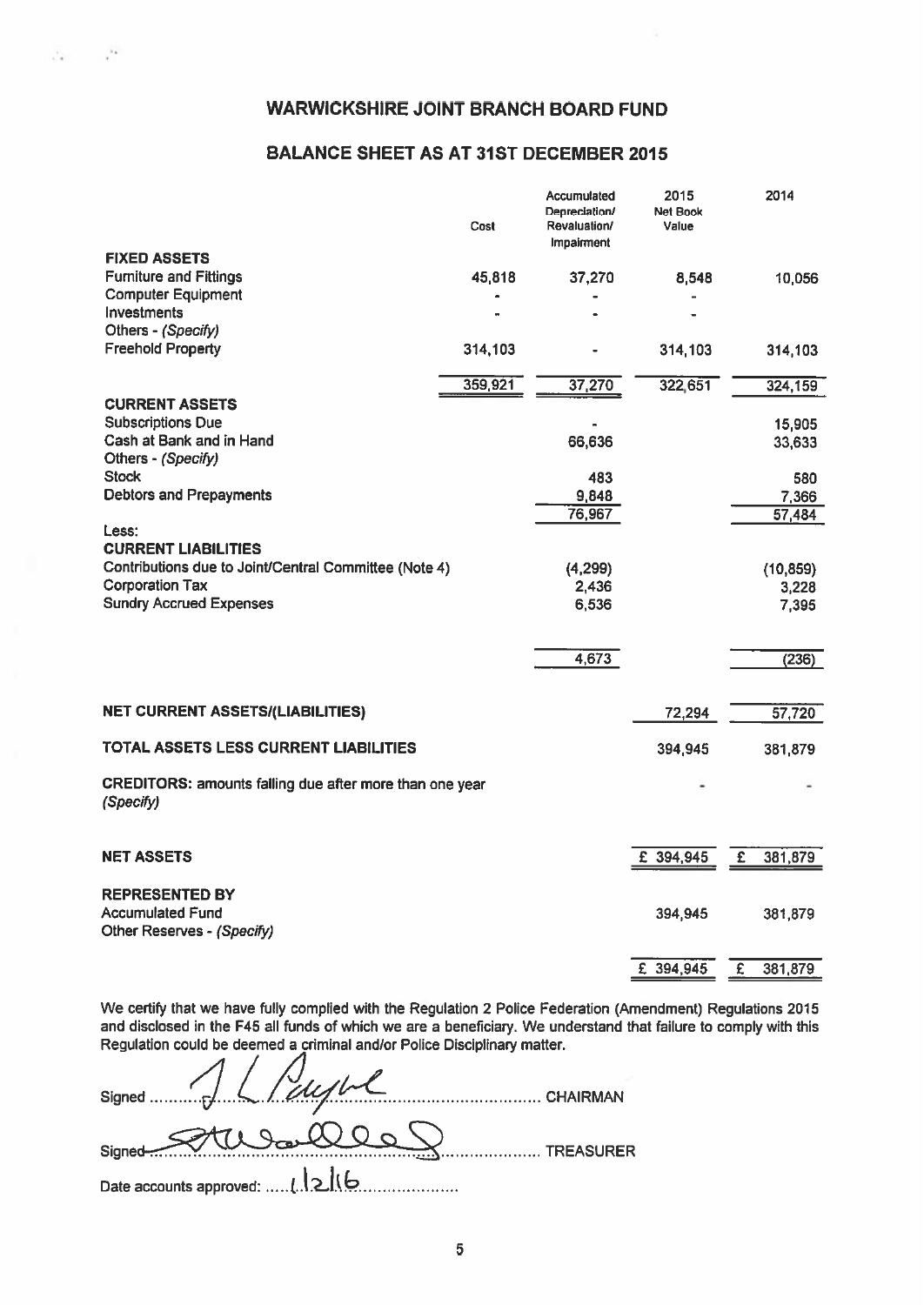WARWICKSHIRE JOINT BRANCH BOARD FUND NOTES TO THE FINANCIAL STATEMENTS FOR THE YEAR ENDED 31ST DECEMBER 2015

 $\mathcal{C}_\mathbf{d} = \mathcal{C}_\mathbf{d}$ 

| 1. | <b>ADMINISTRATIVE EXPENSES</b>                       | 2015                         | 2014           |
|----|------------------------------------------------------|------------------------------|----------------|
|    |                                                      |                              |                |
|    | Advertising<br><b>Annual Conference</b>              | $\qquad \qquad \blacksquare$ | $\bullet$      |
|    | <b>Audit and Accountancy Charges</b>                 | 4,883<br>4,500               | 4,260<br>3,900 |
|    | <b>Bank Charges</b>                                  | 182                          | 359            |
|    | <b>Clerical Assistance and Social Security Costs</b> | 20,692                       | 21,387         |
|    | <b>Computer Consumables</b>                          | 1,015                        | 6,515          |
|    | <b>Corporation Tax</b>                               | 2,251                        | 3,228          |
|    | Depreciation                                         | 1,508                        | 1,775          |
|    | Donations - (Specify)                                |                              |                |
|    | <b>Memorial Fund PC D Phillips</b>                   | 250                          |                |
|    | Other                                                | 455                          |                |
|    | Honoraria                                            |                              |                |
|    | Insurance                                            | 5,562<br>2,983               | 4,275<br>2,913 |
|    | <b>Meeting Expenses</b>                              | 8,970                        | 8,801          |
|    | <b>Official Publications</b>                         | 2,188                        | 2,924          |
|    | <b>Out-of-Pocket Expenses</b>                        | 15                           | 30             |
|    | Postage, Printing and Stationery                     | 1,619                        | 1,332          |
|    | <b>Repairs and Maintenance</b>                       | 3,777                        | 6,162          |
|    | <b>Sundry Expenses</b>                               | 179                          | 2,714          |
|    | <b>Telephone Charges</b>                             | 4,898                        | 4,092          |
|    | <b>Travelling and Subsistence</b>                    | 10,743                       | 15,956         |
|    | Other Expenses - (Specify)                           |                              |                |
|    | <b>Hospitality</b>                                   | 263                          | 885            |
|    | <b>Legal and Professional</b>                        | 3,897                        | 3,982          |
|    | <b>Light and Heat</b>                                | 2,529                        | 2,159          |
|    | <b>Presentations and Gifts</b>                       | 358                          | 380            |
|    | Rates                                                | 10,257                       | 9,128          |
|    | <b>Training Costs</b>                                |                              | 1,747          |

| TOTAL AS PER INCOME AND EXPENDITURE ACCOUNT     | 93,974 | 108,904<br>£ |
|-------------------------------------------------|--------|--------------|
| 1.1 OTHER INCOME                                | 2015   | 2014         |
| Bank Interest (gross)                           | 12     |              |
| <b>Advertising Income</b>                       | 3.190  | 6.321        |
| <b>Solar Panels Rebate</b>                      | 2,676  |              |
| <b>Reimbursement of Administration Expenses</b> | 10,000 | 10,000       |
| <b>Profit from commissions</b>                  | 34,723 | 34,762       |
| <b>Regulation 2c income</b>                     |        |              |
| TOTAL AS PER INCOME AND EXPENDITURE ACCOUNT     | 50,601 | 51,083       |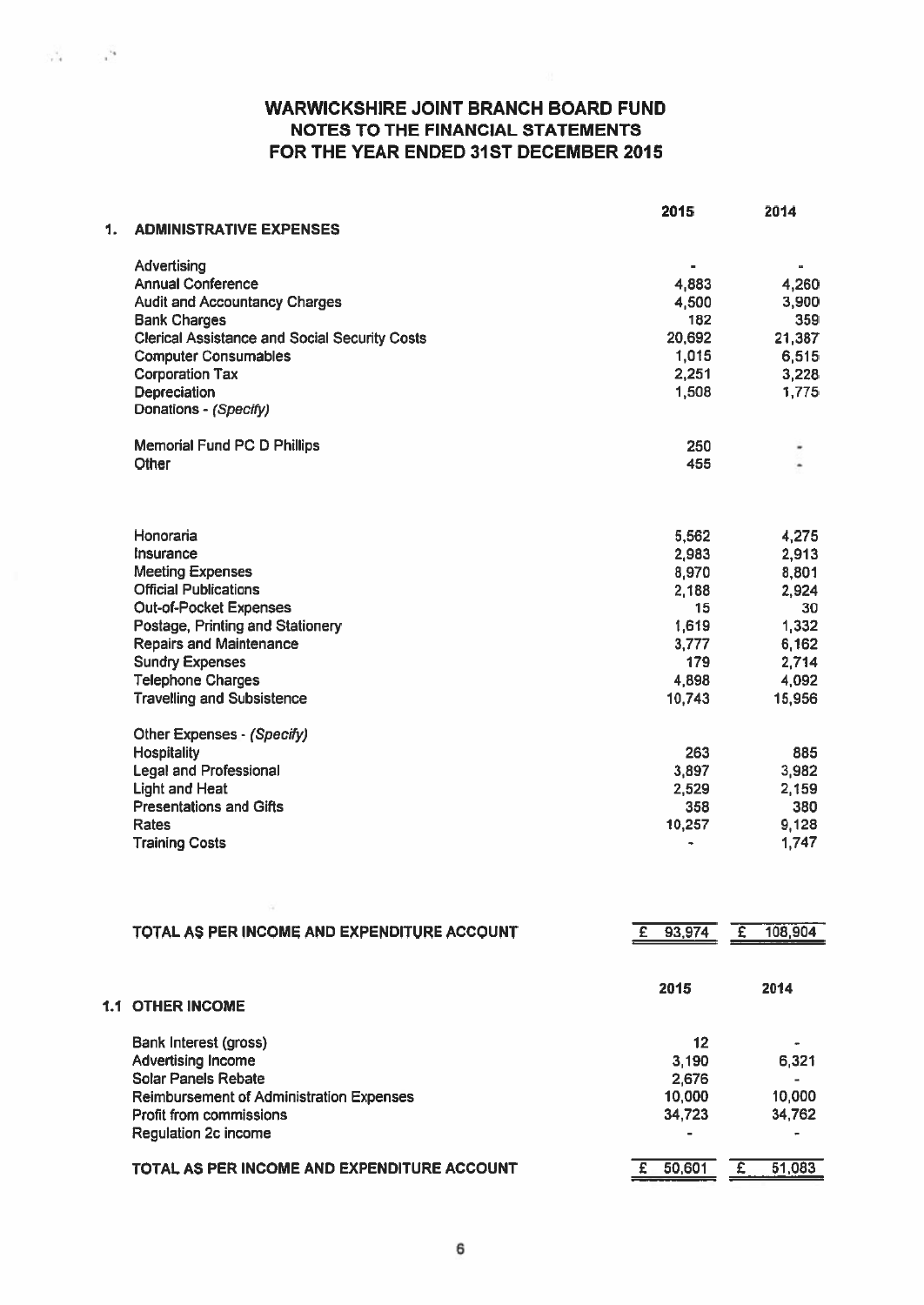|                                             | 2015 | 2014 |
|---------------------------------------------|------|------|
| 1.2 GAINS / (LOSSES)                        |      |      |
| Gain (loss) on investments                  | -    | -    |
| TOTAL AS PER INCOME AND EXPENDITURE ACCOUNT |      |      |

 $\mathcal{O}(\mathcal{O}_\mathcal{O})$  . The  $\mathcal{O}(\mathcal{O}_\mathcal{O})$ 

 $\sim 10^{-11}$ 

 $\mathcal{A}$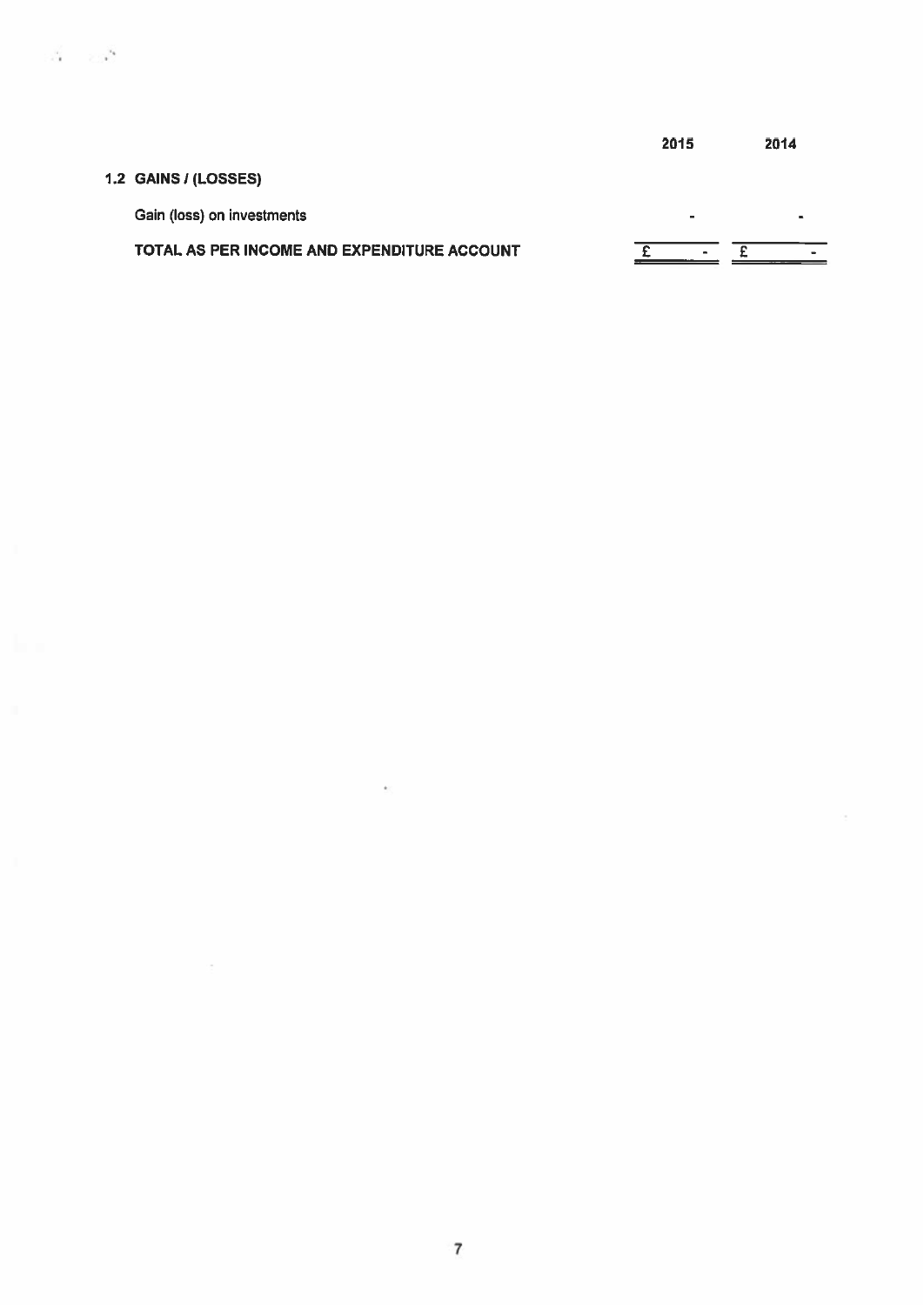## WARWICKSHIRE JOINT BRANCH BOARD FUND NOTES TO THE FINANCIAL STATEMENTS FOR THE YEAR ENDED 31ST DECEMBER 2015

## 2. ACCOUNTING POLICIES

## A. Accounting Convention

The financial statements have been prepared under the historic cost convention.

## B. Income

Income is primarily derived from subscriptions collected from the Funds members. Other income sources may include rental/investment income and income generated from providing member services.

## C. Expenditure

Expenditure is shown inclusive of Value Added Tax.

## 0. Depreciation

Depreciation has been calculated at rates required to write off the relevant assets over their anticipated lives.

The applicable annual rates are: Furniture and Fittings<br>
Computer Equipment<br>  $-$  25% straight line basis<br>  $-$  25% straight line basis Other Assets Property - (Specify)

 $-25%$  straight line basis

— 25% reducing balance basis

## E. Taxation

Provision is made for Corporation Tax in respec<sup>t</sup> of the Fund's liability to taxation on investment income, capital gains and income derived from third party transactions.

## F. Investments (if applicable)

Investments are shown in the financial statements at cost less provision for impairment in value.

G. Other Policies - (Specify)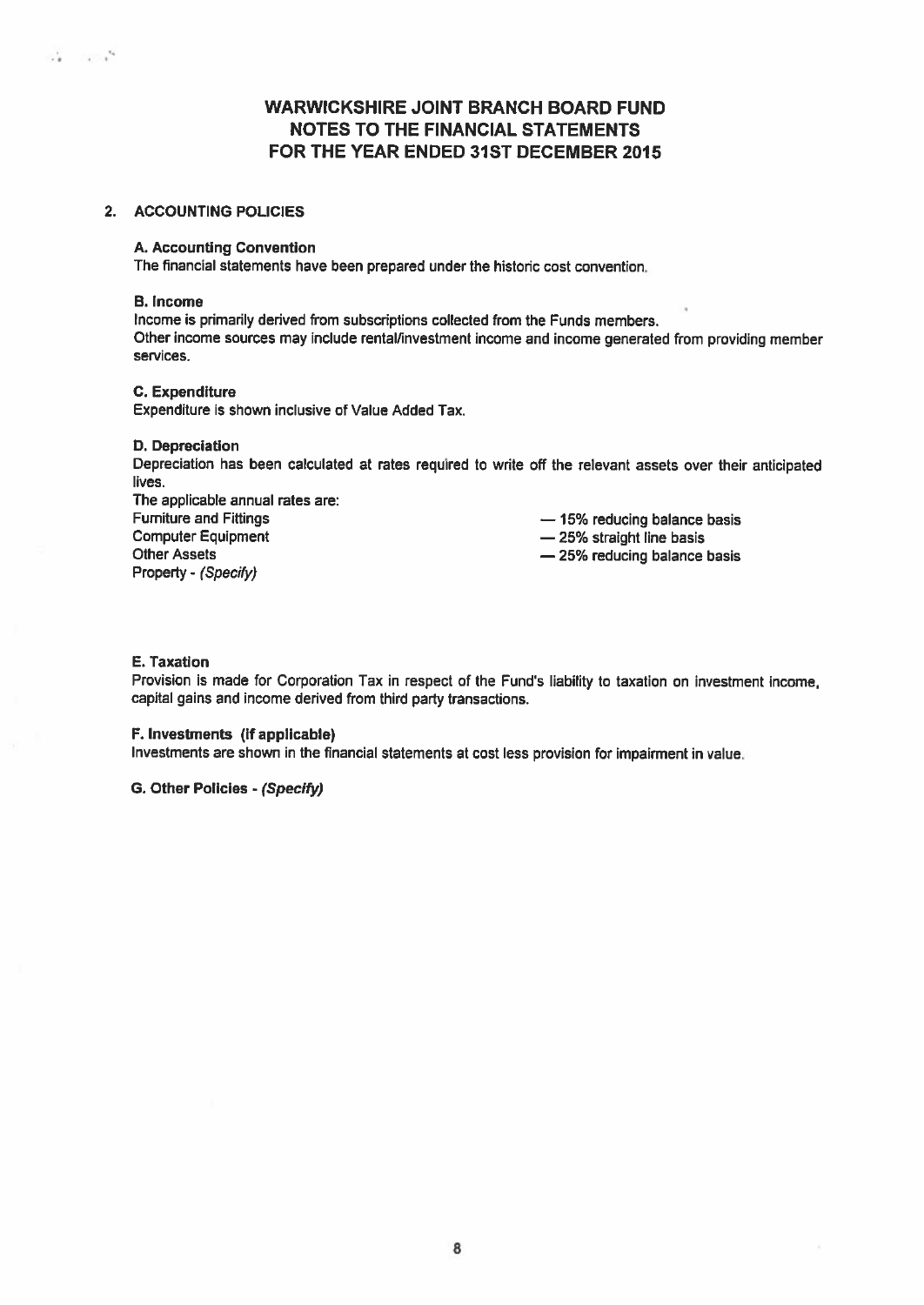## WARWICKSHIRE JOINT BRANCH BOARD FUND NOTES TO THE FINANCIAL STATEMENTS FOR THE YEAR ENDED 31ST DECEMBER 2015

## 3. STATEMENT OF MANAGEMENT COMMITTEE'S RESPONSIBILITIES

 $2.1 - 1.3$ 

Regulation 18(2) of The Police Federation Regulations (as amended) requires the Committee, in relation to Federation funds held by it, to keep accounts showing all monies received or paid out and to cause the financial statements for each year to be audited by an independent auditor. In causing the financial statements to be prepared, the Committee is required to:

- Select suitable accounting policies and apply them consistently.
- Make judgements and estimates that are reasonable and prudent.

• Ensure that the financial statements are prepared on the going concern basis unless it is appropriate to presume otherwise.

The Committee is responsible for keeping adequate accounting records and also is responsible for safe guarding the assets of the Fund and hence for taking reasonable steps for the prevention and detection of fraud and other irregularities.

## 4a. CONTRIBUTIONS DUE TO/(FROM) CENTRAL COMMITTEES (TO 31ST MARCH 2015)

|            | 2015    | 2014           |
|------------|---------|----------------|
| Constables | (2,070) | (9, 134)       |
| Sergeants  | (323)   | (1,095)        |
| Inspectors | (857)   | (620)          |
|            | (3,250) | (10, 849)<br>е |

## 4b. CONTRIBUTIONS DUE TO/(FROM) JOINT CENTRAL COMMITTEE (FROM 1ST APRIL 2015)

| Constables<br>Sergeants<br>Inspectors | 2015<br>(1,049)<br>۰<br>$\bullet$ | 2014<br>$\blacksquare$<br>۰<br>٠ |  |
|---------------------------------------|-----------------------------------|----------------------------------|--|
|                                       | (1,049)<br>_____                  | ۰                                |  |

## 5. CONTRIBUTING AND NON CONTRIBUTING MEMBERS AT 31ST DECEMBER 2015

|                  | No. of Contributing<br><b>Members</b> |      | No. of Non Contributing<br><b>Members</b> |      | Others* |      |
|------------------|---------------------------------------|------|-------------------------------------------|------|---------|------|
|                  | 2015                                  | 2014 | 2015                                      | 2014 | 2015    | 2014 |
| Cadets           |                                       |      | ۰                                         |      |         |      |
| Constables       | 637                                   | 630  | 12                                        | 12   | 16      | 16   |
| Sergeants        | 118                                   | 118  | -                                         |      |         |      |
| Inspectors/Chief | 11                                    | 11   |                                           |      |         |      |
| Inspectors       | 39                                    | 39   |                                           |      |         |      |
|                  | 805                                   | 798  | 12                                        | 12   | 17      |      |

\* This column refers to those members who are non contributors by virtue of receiving no pay, being on unpaid maternity leave or serving officers on career breaks. (JBB Circular 53)96 refers)

## 6. INVESTMENTS (if applicable)

|                             |      | <b>Cost Less Provision</b> |      |      |
|-----------------------------|------|----------------------------|------|------|
|                             | 2015 | 2014                       | 2015 | 2014 |
| <b>Equities</b>             |      |                            |      |      |
| <b>Fixed Interest Funds</b> |      |                            |      |      |
| <b>Unit Trusts</b>          |      |                            |      |      |
| Others - (Specify)          |      |                            |      |      |
|                             |      |                            |      |      |
|                             |      |                            |      |      |